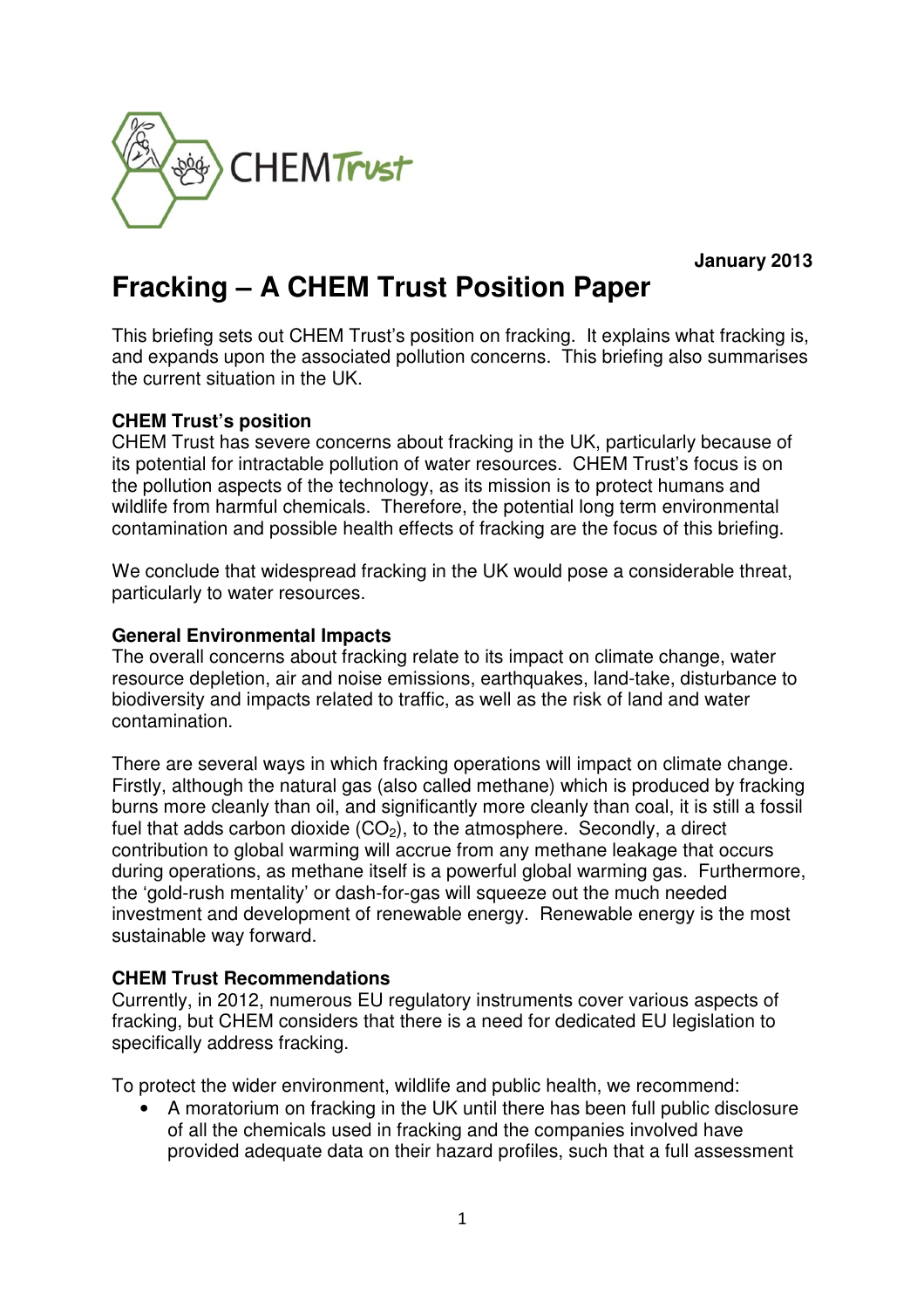of all the potential health and environmental effects of this technology has been undertaken.

- No fracking near potable groundwater sources or on or near environmentally sensitive areas or sites of special scientific interest (SSSIs).
- Extensive air and water monitoring in the vicinity during operation.
- Detailed and on-going inspection of operations by experts in geology and ground water protection in order to ensure proper disposal of all chemicals, including contaminated water and muds etc.
- Companies undertaking fracking should have to deposit bonds sufficient to cover any future compensation claims. Measures to enforce the polluter pays principle are necessary to ensure that the proper checks and balances are in place.

## **Background - What is fracking?**

Fracking is a method of extracting oil and gas from deep deposits in sedimentary shale rocks. In the UK, and in a great many sites in the US, the technique has been used to extract gas from deposits that were previously inaccessible, because traditional drilling was not viable as the gas came out too slowly and in small quantities. In the 1990s, fracking pioneers in the USA started to drill shale by combining two separate technologies that had been in use in the oil and gas industry for some time. These were horizontal drilling rather than vertical drilling and 'hydraulic fracturing', where water and sand is injected into the rock at high pressure. This process, called fracking, opens up cracks in the shale and allows the gas to escape in much larger volumes. Fracturing fluid, also called fracking fluid, is pumped at high pressure into the rock formation to create millimetre-sized cracks. These cracks are held open by the sand grains and other 'proppants' contained within the fracking fluid, allowing the gas to flow into the well-bore and be collected at the surface. A proppant is any material that will keep the induced fracture open, during or following a fracturing treatment, while the fracking fluid itself varies in composition depending on the type of fracturing used, and can be gel, foam or slickwater based. Apart from the added proppants, slickwater fracking fluids are mostly water, generally 99% or more by volume, but in gel-based fluids, polymers and surfactants may comprise as much as 7% by volume.

Rounds of fracturing lasting no more than one to two hours each are usually required and this process can be spaced out over several weeks while readings are taken and assessed. Once fracturing is completed, the well can continue production for 30-50 years without the need for further treatments. US experience shows that one well can be fracked perhaps10 or more times and there can be over 20 wells on one well pad.

### **Pollution from fracking**

CHEM Trust's main concern is the pollution of water, although land and air pollution in the vicinity of the drilling is also a concern. Toxic chemicals are used at every stage of the process to reach and release the gas. Drilling muds, a combination of toxic and non-toxic substances, are used to initially drill the well. The fracking fluid that is then injected underground, under high pressure, may contain traces of diesel, and many other chemicals. Even though this fracking fluid is 'mostly water', the chemicals in this fluid have the potential to contaminate groundwater, particularly as huge volumes of fracking fluids can be used. If the fissures propagate upwards and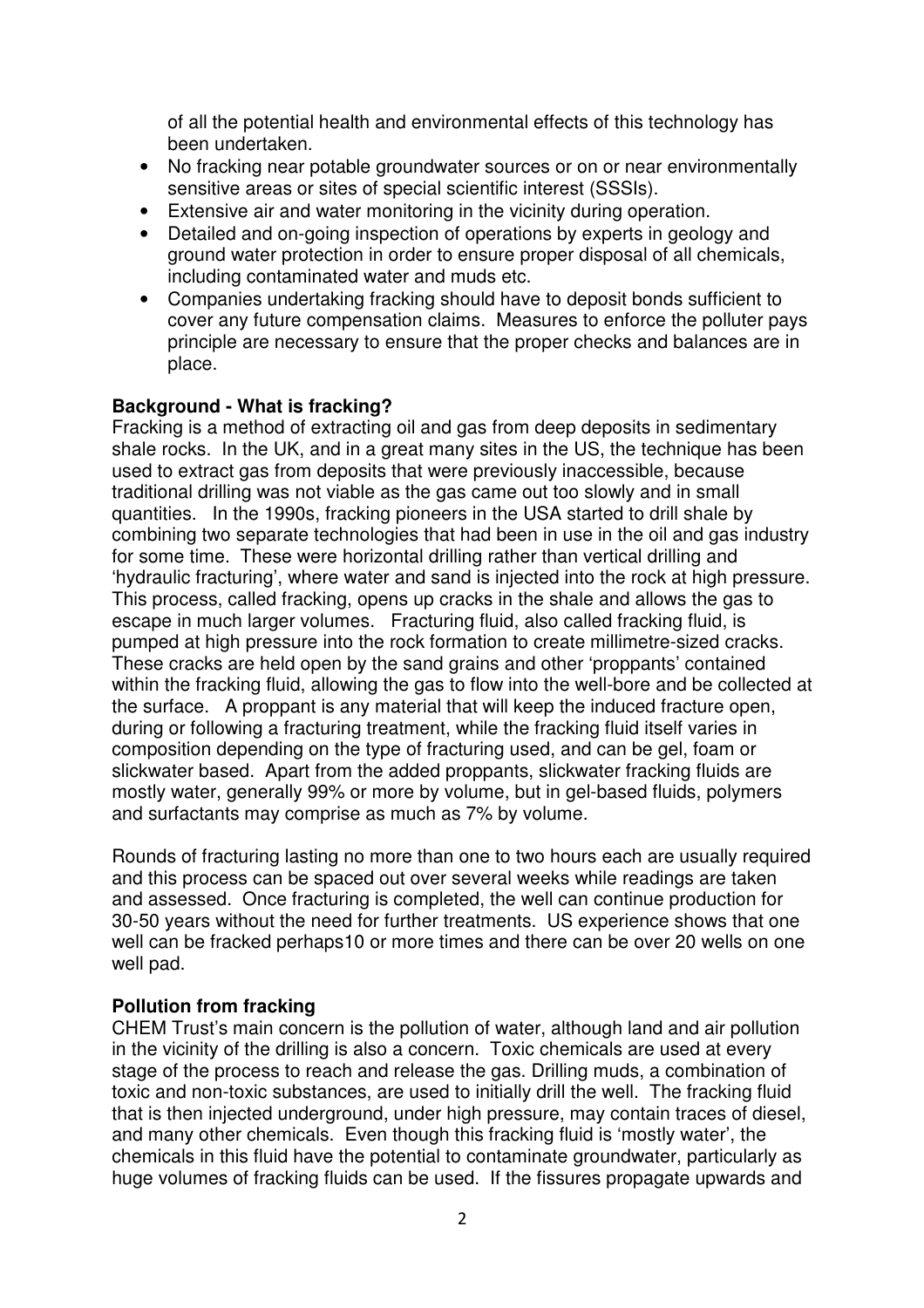hit aquifers, then catastrophic pollution could result. There are also concerns that not only the fracking fluid, but also the natural gas (methane) may leak into the aquifer. Such concerns have been fuelled by on-line videos showing American householders igniting gas coming out of their water taps, purportedly as a knock-on effect of nearby fracking (see Reuters, 2012).

In fracking operations in the USA, it has been estimated that 10% - 90% of the fracking fluid will resurface, bringing back up with it toxic substances that are naturally present in underground oil and gas deposits, as well as the chemicals used in the fracking fluid. Under some circumstances, no fracking fluid is recovered and the toxic mix remains underground (Colborn et al, 2011).

Fracking depends on undisclosed types and amounts of toxic chemicals. Colborn and co-workers have compiled a list of 944 products containing 632 chemicals used during natural gas operations in the USA. Literature searches were conducted to determine potential health effects of the 353 chemicals identified by Chemical Abstract Service (CAS) numbers. More than 75% of the chemicals could affect the skin, eyes, and other sensory organs, and the respiratory and gastrointestinal systems; approximately 40-50% could affect the brain/nervous system, immune and cardiovascular systems, and the kidneys; 37% could affect the endocrine system; and 25% could cause cancer and mutations. These results indicate that many chemicals used during the fracturing and drilling stages of gas operations may have long-term human health effects, which may not immediately be apparent (Colborn et al, 2011).

In addition to the land and water contamination issues, toxic volatile compounds may escape during fracking, including benzene, toluene, ethylbenzene, xylene, etc., as well as fugitive natural gas (methane). These gases mix with nitrogen oxides (arising from vehicles and other industrial sources) to produce ground-level (tropospheric) ozone, which is detrimental to lung function (Colborn et al, 2011).

The chemicals used in fracking operations are numerous and the exact chemicals in use in the UK are largely unknown. However, for example, chemicals are added to the 'drilling muds' used to drill the bore hole. These include: chemicals to increase the density and weight of the fluids in order to facilitate boring; and chemicals to reduce friction to facilitate the return of drilling detritus to the surface. Chemicals are also added to the fracking fluids to perform many functions. These include, for example: acids - used to achieve greater penetration and to dissolve minerals and clays to reduce clogging and allow the gas to flow to the surface; biocides - used to prevent bacteria that can erode pipes; foamers - used to increase carrying-capacity while transporting proppants and decreasing the overall volume of fluid needed; defoamers - used to reduce foaming after it is no longer needed in order to lower surface tension and allow trapped gas to escape; friction reducers - used to make the water slick and minimize the friction created; gellants - used to increase viscosity and suspend sand during proppant transport; and surfactants - used to decrease liquid surface tension and improve the fluid passage in the pipes.

### **Fracking in the EU**

The EU Commission's Joint Research Centre has concluded that fracking will not make Europe self-sufficient in natural gas (JRC, 2012). Poland has revised initial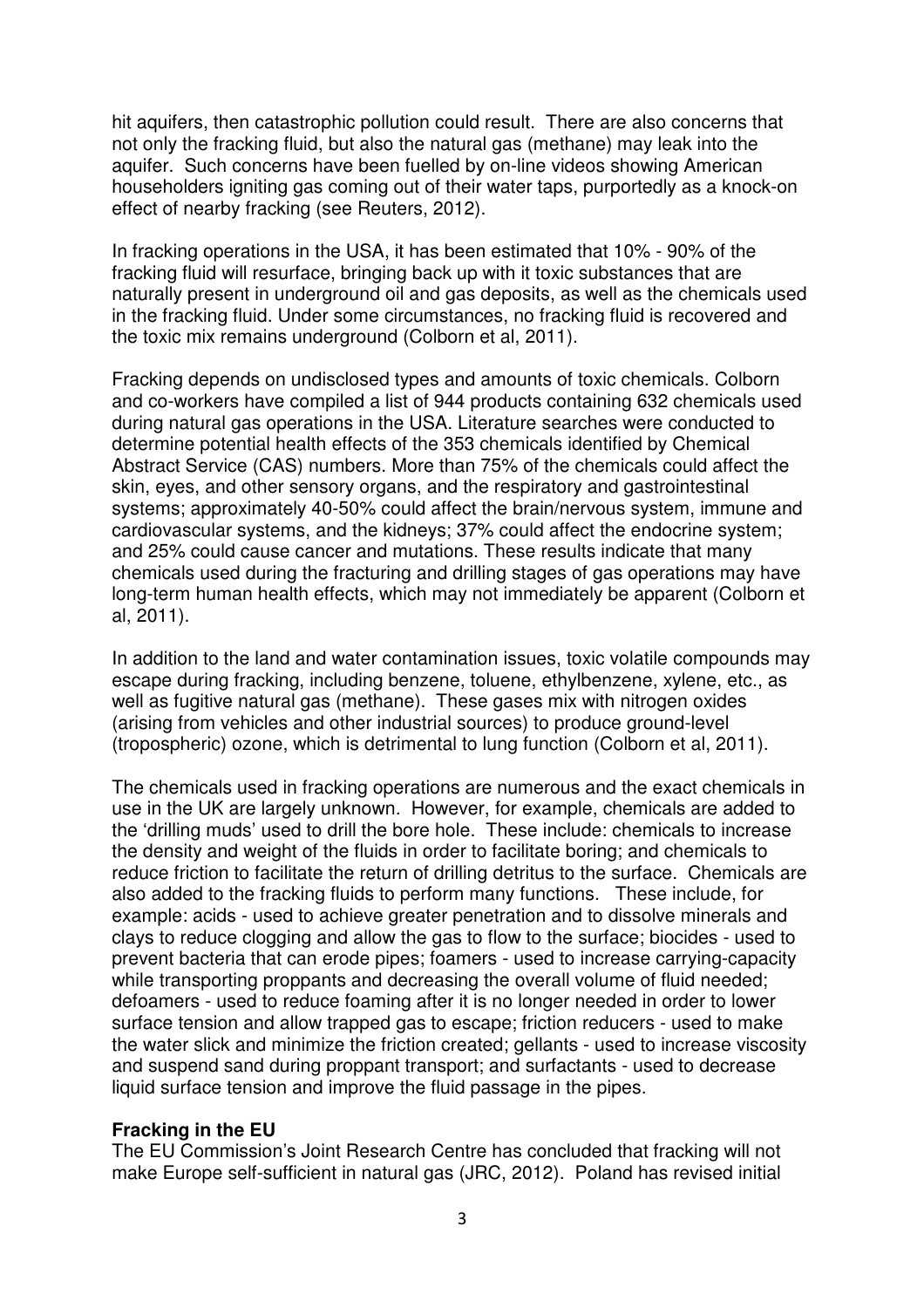estimates of its unconventional or shale gas reserves down by 80 - 90%. France is reported to have large deposits of shale gas, but its Government has imposed a moratorium on exploration. The Commission is examining whether the environmental challenges of fracking can be effectively managed through existing regulation, monitoring and the application of industry best practices. Currently there is no specific dedicated legislation to control fracking and ensure its wider impacts on the environment, wildlife and humans are addressed.

#### **What is the fracking situation in the UK?**

The injection of fracking fluids into shales is regulated in the UK under the Water Framework Directive and Environmental Permitting Regulations (EPR) 2010, but of course many other aspects of the process and technology fall under other pieces of legislation.

So far, fracking is only a small enterprise in the UK, with Cuadrilla Resources (a UK/USA/Australian company), the only entity with a licence to drill. In 2013, it is expected to begin commercial production at one site near Preston, Lancashire. Cuadrilla has been reported to have discovered trillions of cubic metres of gas in the Bowland Basin, Lancashire, or about 17 times as much gas as was found under the North Sea (The Week, 22 Dec 2012).

Cuadrilla's fracturing near Blackpool, Lancashire, was originally deemed to pose no risk, such that an 'environmental permit' was not deemed to be necessary. This was because the nearby aquifer is saline and not connected to, or used for, public water supplies, and furthermore the nearest sensitive groundwater is many kilometres away (RS & RAE, 2012). Concerns mounted in 2011, when drilling was suspended in the UK after Cuadrilla drilling near Blackpool caused two small earthquakes. However, in December 2012, the Energy Secretary, Edward Davey, announced that fracking could continue, subject to the necessary controls and permits. After a geophysical study by the company itself, as well as a reassuring review by the Royal Society and the Royal Academy of Engineering, it has been decided that the risk of earthquakes can be managed (RS & RAE, 2012).

In the UK, the Government view is that the risks are worth taking, considering the benefits of the likely vast new gas reserves to the economy. Indeed, the Government has proposed a 'generous new tax regime' to support the industry. However, to allay the environmental fears, companies will now have to submit a fracking plan to DECC (Department of Energy and Climate Change) before consent is given. The intent of such plans is to monitor and prevent seismic activity and pollution. Operators will be required to monitor that the actual fracture is conforming to its design, and that it remains contained and far away from any aquifers (see Davey, 2012).

The Royal Society and the Royal Academy of Engineering report (RS & RAE,2012). concludes that the risk of fractures propagating to reach overlying aquifers is low provided that shale gas extraction takes place at depths of many hundreds of meters or several kilometers Moreover, Cuadrilla notes on its web-site that there are two reasons why fracking fluid will remain in the shale rock during its operations in Lancashire, even in the presence of a fault. Firstly, there is no pathway along which the fluid can travel, as natural and hydraulic fractures do not extend up to the aquifer. Secondly, a thick impermeable rock, called the Manchester Marl, lies above the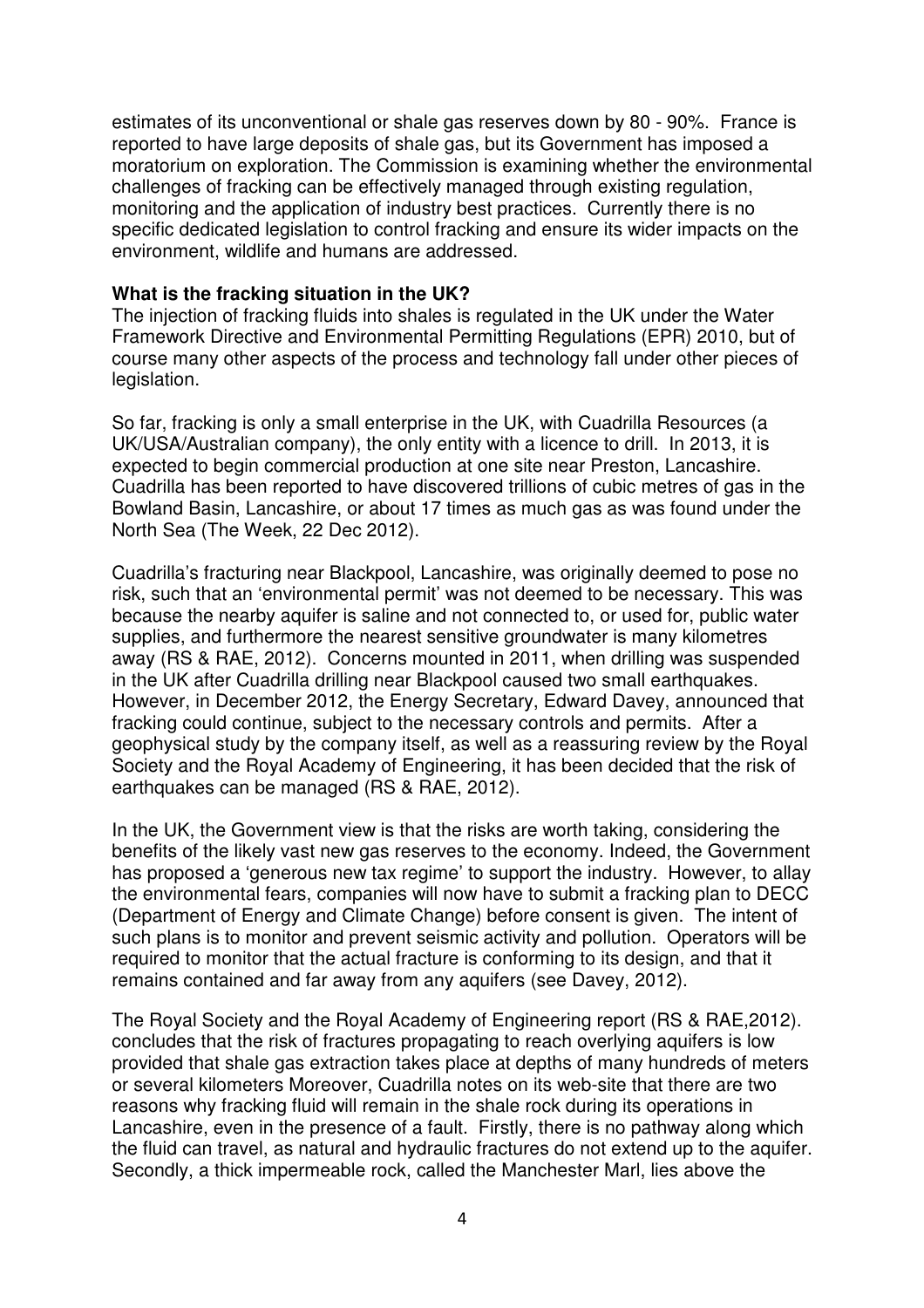shale forming the 'regional seal'. In addition, Cuadrilla highlights that its wells have three layers of steel casing; the surface casing, the intermediate casing and the production casing, and that the intermediate casing ensures that there can be no leakage path from the shale reservoir up to the aquifer. However, CHEM Trust is still concerned that stopping fractures spreading pollutants into subterranean aquifers above the shale deposits may be impossible, if a fracture starts to spread uncontrollably. Moreover, badly managed and faulty wells may lead to gross pollution problems, as contaminated drilling fluids and atmospheric releases need careful management.

Despite the additional safeguards and more cautious approach recently announced in the UK, including on-going monitoring, there are worries that the company pushing this technology forward, that stands to make considerable financial gains, appears to be very well connected within government circles. CHEM Trust's concern is that the technology will ultimately be allowed in the UK, whatever the long term environmental cost (see http://frack-off.org.uk/the-fracking-czar-lord-john-browne).

### **Do potential benefits outweigh the risks?**

Jobs and cheap energy are the carrot, but it is unlikely that Europe will see the 50% reduction in gas prices that have been seen in the USA over the last 4 years. This is because fracking costs will be much higher in Europe, for many reasons. Firstly, European geology is less favourable, because its shale deposits tend to be deeper underground and harder to extract. Secondly, the USA has a huge and very experienced land-based drilling industry, and competition drives down costs. Thirdly, the US has many existing pipelines, enabling drilling companies to get the gas to market, whereas Europe has no such network nor open access rules. Fourthly, Europe will hopefully require tighter regulation of the industry than in America, where arguably a wild-west mentality is still evident to some extent (Economist, 26 November 2011).

In conclusion, CHEM Trust considers that widespread fracking in the UK would pose a considerable pollution threat, particularly to water resources.

For further information contact: gwynne.lyons@chemtrust.org.uk

### **References**

Colborn T, Kwiatkowski C, Schultz K, and Bachran M. (2011). Natural gas operations from a public health perspective. Hum Ecol Risk Assess, 17(5):1039-56 Abstract and available online:

http://www.endocrinedisruption.com/chemicals.journalarticle.php

Davey (2012). Written Ministerial Statement by Edward Davey: Exploration for shale gas Edward Davey, Secretary of State for Energy and Climate Change, 13 December 2012.

http://www.decc.gov.uk/en/content/cms/news/wms\_shale/wms\_shale.aspx